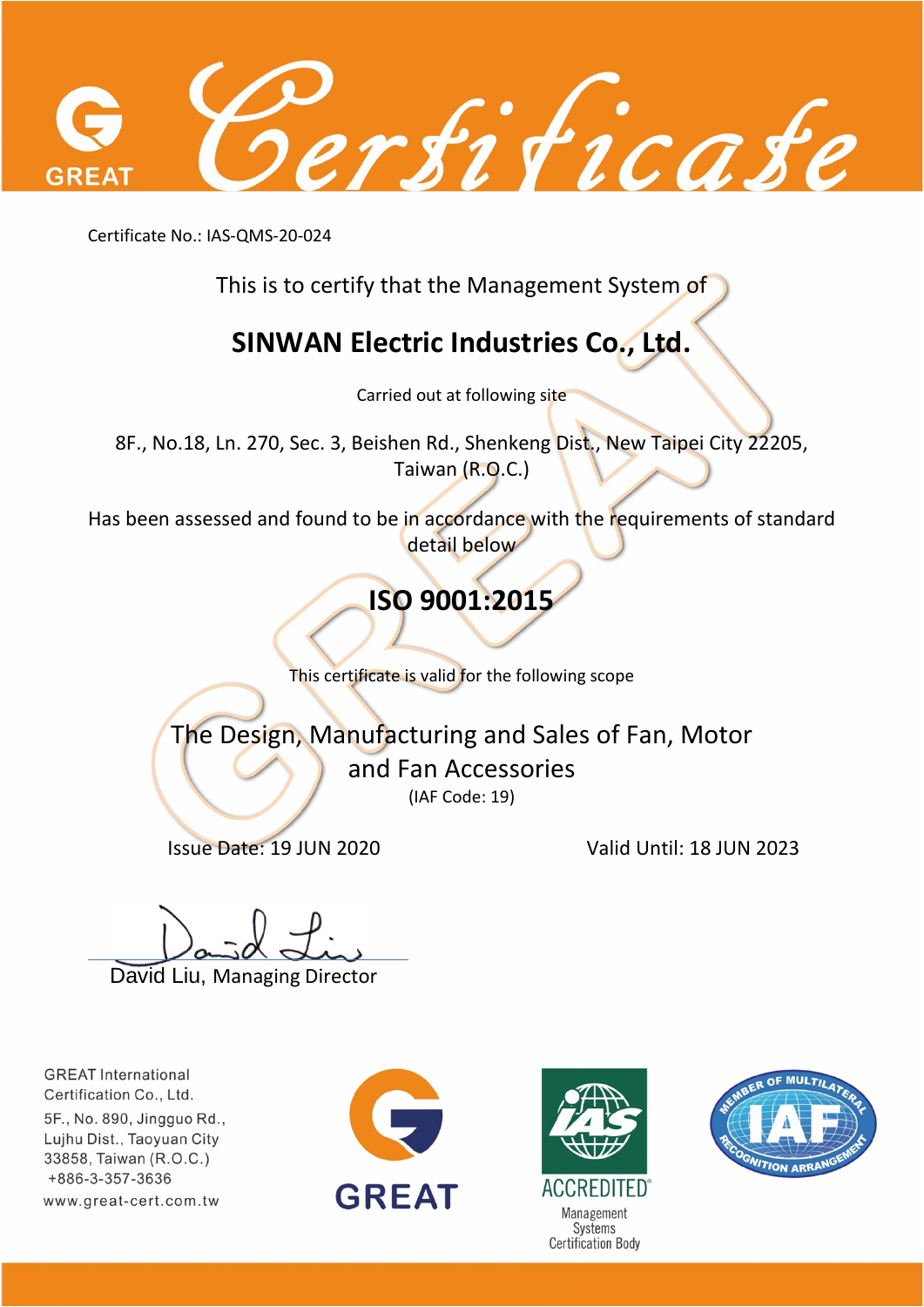

**TEST REPORT**

Report No.: EVT-F34-1004A Issue Date: Oct.15,2019 ( )) ( )) ( )) ( )) ( )) ( )) ( )) ( )) ( )) ( )) ( )) ( )) ( )) ( )) ( )) ( )) ( )) ( )) ( )) ( )

**Applicant :** SINWAN ELECTRIC INDUSTRIES CO., LTD 8F, No.18, Lane 270, Sec.3, Beishen Rd, Shenkeng Dist, New Taipei City 222, Taiwan

| <b>Description</b> | : Sample Name                  | DC Axial Fan                       |
|--------------------|--------------------------------|------------------------------------|
|                    | Model Name                     | SD1238PT-24HWB                     |
|                    | Date of Received Oct. 04, 2019 |                                    |
|                    | Date of Testing                | Oct. 07, 2019 $\sim$ Oct. 09, 2019 |
|                    |                                |                                    |

**Test Required :** As requested by the applicant, please see following sheets in detail.

**Conclusion** : Test Information **Conclusion**  $Q'$ ty Test Result Page Degrees of protection provided by begrees of protection provided by  $\frac{1}{1}$  PASS 3 High-Pressure/Steam Jet Cleaning Test : IPX9K 1 PASS 4



**Testing Site :** No. 869-1, Rongxing Rd., Bade Dist., Taoyuan City 334, Taiwan (R.O.C.)

- 
- **Certificate :** TAF/ ilac-MRA Certificate of Independent Test Laboratory/ Approval Certificate No.: 1723





**Authorized by: On behalf of World Advance Co., Ltd**

asber Lu

Casber Lu **Manager**



#### **Notes :**

- This report will be invalid if duplicated or photocopied in part.
- $\bullet$  This report refers only to the specimen(s) submitted to test,

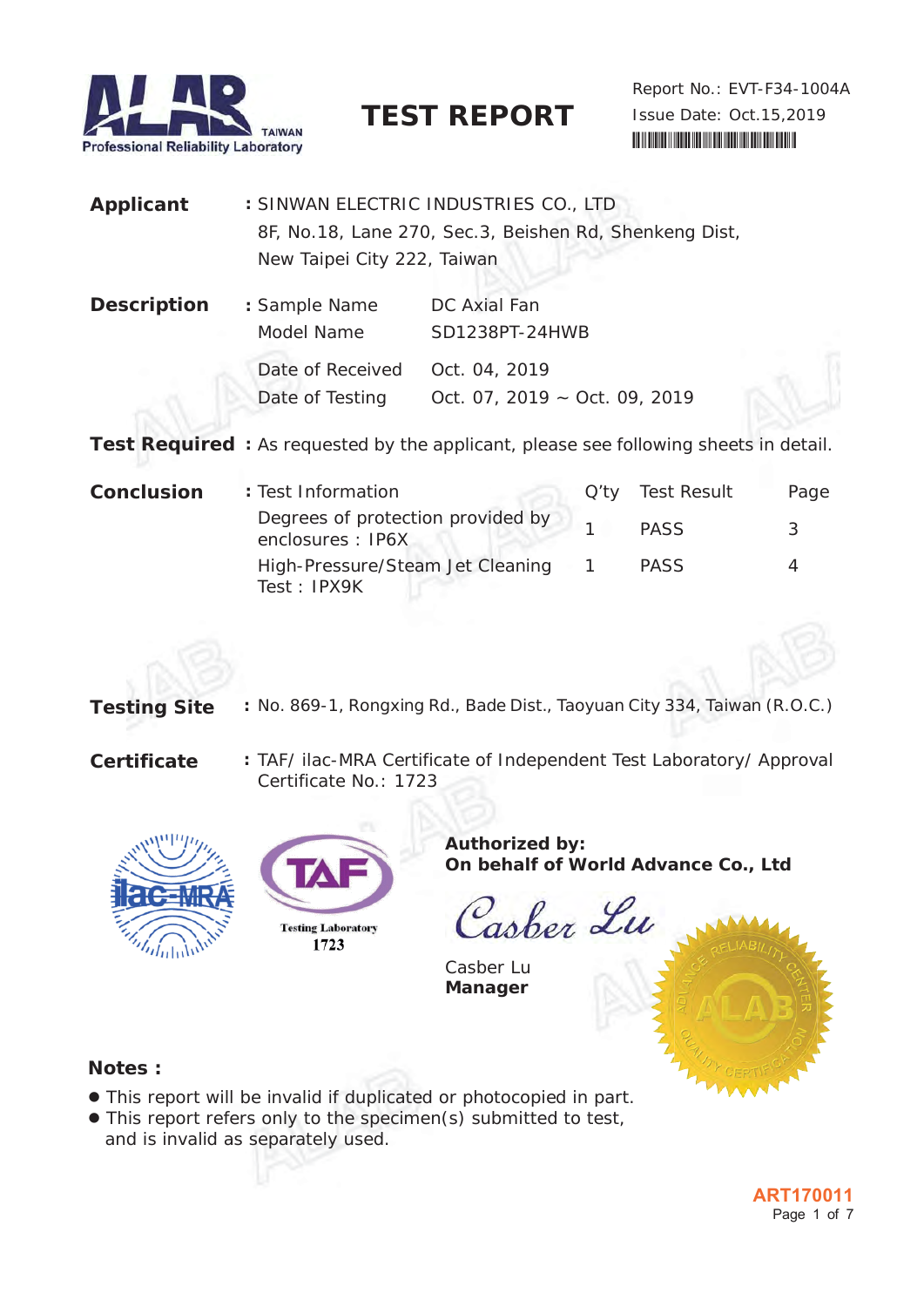# **Cheng Shiu University Electrical Technology Center**

Environmental & Reliability Testing Laboratory No. 840, Chengcing Rd., Niaosong Dist., Kaohsiung City 83347, Taiwan, R.O.C. Tel: +886-7-733-7383 Fax: +886-7-733-7390 Email: etc@gcloud.csu.edu.tw



**Test Report** 

Degrees of protection provided by enclosures (IP Code) Report No: IP-A109-143-E

| Applicant:            | SINWAN ELECTRIC INDUSTRIES CO., LTD.<br>8F, No.18, Lane 270, Sec.3, Beishen Rd,<br>Shenkeng Dist, New Taipei City 222, Taiwan<br>TEL: +886-2-2662-0728                                    |  |  |  |
|-----------------------|-------------------------------------------------------------------------------------------------------------------------------------------------------------------------------------------|--|--|--|
| Brand Name:           | <b>SINWAN</b>                                                                                                                                                                             |  |  |  |
| Produce Name: DC Fan  |                                                                                                                                                                                           |  |  |  |
| Model Number:         | IP68 DC Fan Series                                                                                                                                                                        |  |  |  |
| Received Date:        | 11 May 2020                                                                                                                                                                               |  |  |  |
| <b>Achieved Date:</b> | 22 May 2020                                                                                                                                                                               |  |  |  |
| Test Site:            | No. 840, Chengcing Rd., Niaosong Dist.,<br>Kaohsiung City 83347, Taiwan, R.O.C.<br>Environmental & Reliability Testing Laboratory,<br>Electrical Technology Center, Cheng Shiu University |  |  |  |
| Test Item:            | <b>IP68M</b>                                                                                                                                                                              |  |  |  |
| Test Result:          | <b>PASS</b>                                                                                                                                                                               |  |  |  |
|                       | Authorized Representative                                                                                                                                                                 |  |  |  |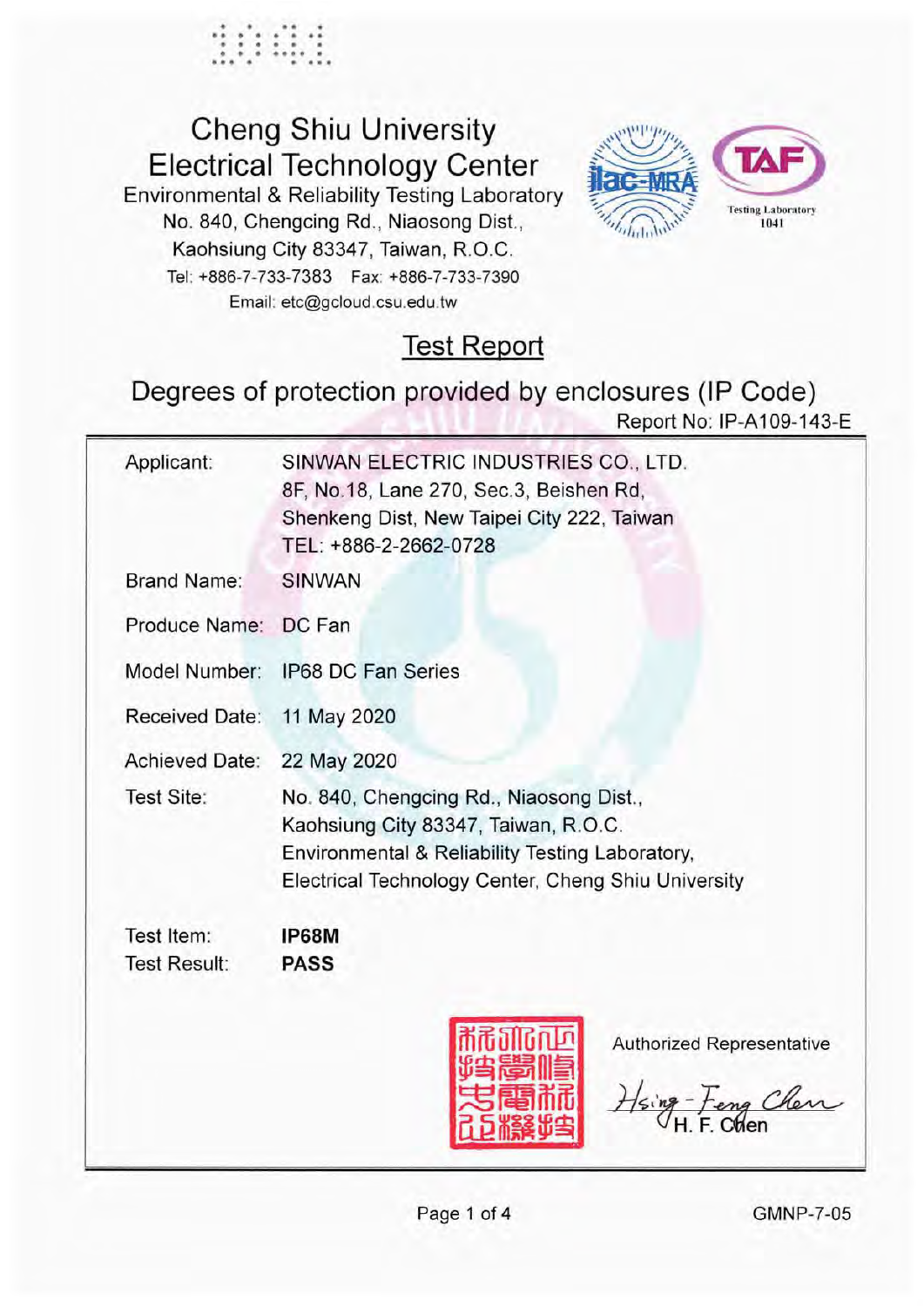# **100000**

### Cheng Shiu University **Electrical Technology Center** Environmental & Reliability Testing Laboratory No. 840, Chengcing Rd., Niaosong Dist., Kaohsiung City 83347, Taiwan (R.O.C.) Tel: +886-7-733-7383 Fax: +886-7-733-7390 Email: etc@gcloud.csu.edu.tw



## **Test Report**

### Neutral Salt Spray Test

Report No: SS-A108-123-E

| Applicant:                                      | Sinwan Electric Industries Co., Ltd.                       |  |  |
|-------------------------------------------------|------------------------------------------------------------|--|--|
|                                                 | 8F., No. 18, Ln. 270, Sec. 3, Beishen Rd., Shenkeng Dist., |  |  |
|                                                 | New Taipei City 222, Taiwan                                |  |  |
|                                                 | TEL: +886-2-2664-9766                                      |  |  |
| Manufacturer:                                   | <b>SINWAN</b>                                              |  |  |
| Specimen:                                       | DC Fan                                                     |  |  |
| Model:                                          | SD1238 AP Series                                           |  |  |
| Size:                                           | 120 (L) mm $\times$ 120 (W) mm $\times$ 38 (H) mm          |  |  |
| Date:                                           | 08 October 2019 (Received)                                 |  |  |
|                                                 | 14 October 2019 (Test)                                     |  |  |
|                                                 | 14 November 2019 (Achieved)                                |  |  |
| Tester:                                         | Mark Ma                                                    |  |  |
| Test Site:                                      | No. 840, Chengcing Rd., Niaosong Dist.,                    |  |  |
|                                                 | Kaohsiung City 83347, Taiwan (R.O.C.)                      |  |  |
| Environmental & Reliability Testing Laboratory, |                                                            |  |  |
|                                                 | Electrical Technology Center, Cheng Shiu University        |  |  |
|                                                 |                                                            |  |  |
| Cheng Shiu University                           | Authorized Representative                                  |  |  |
| <b>Electrical Technology Center</b>             | $\sim$ $\sim$ $\sim$                                       |  |  |

- teng Chen Hsing

H. F. Chen

Page 1 of 6